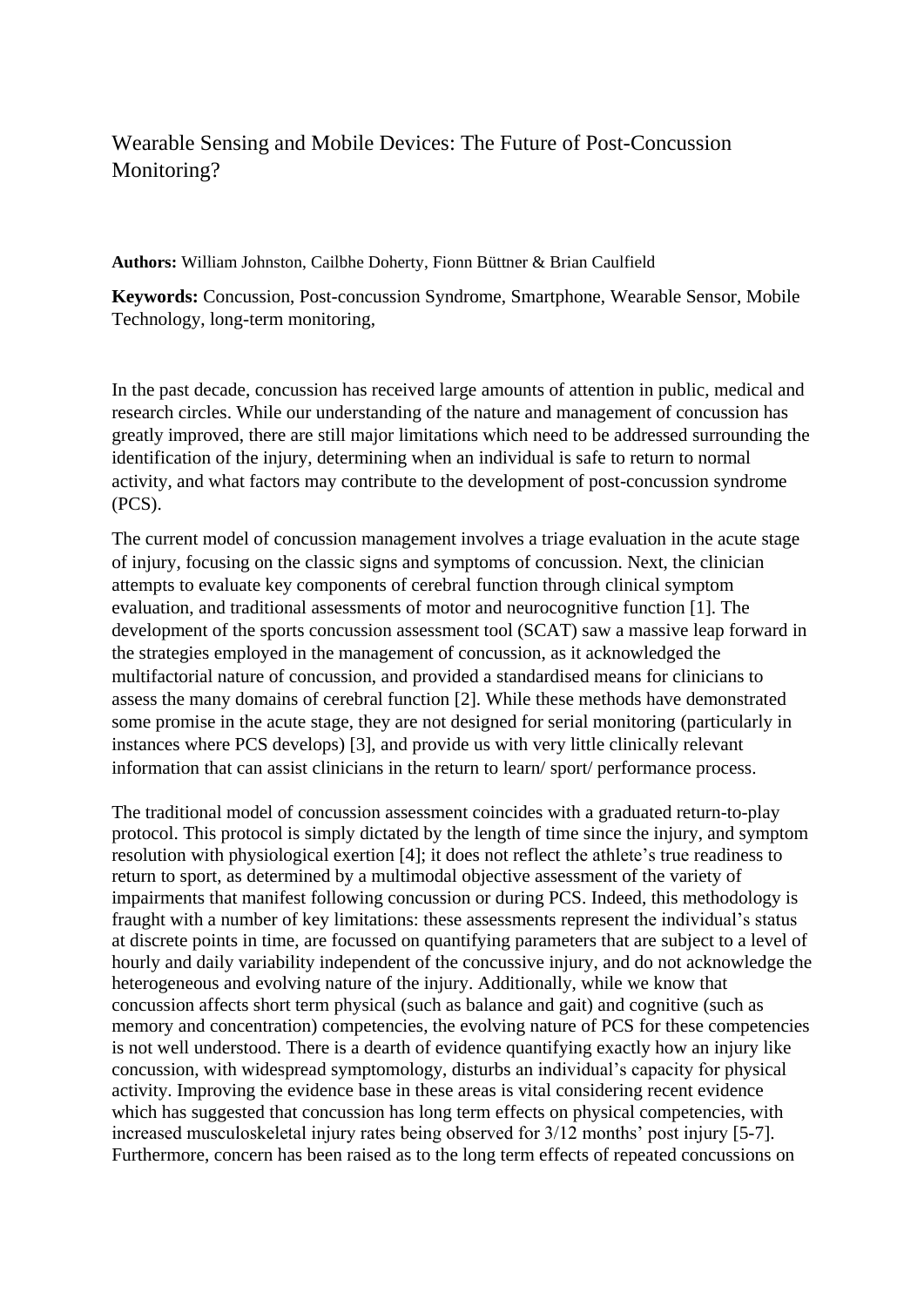cognitive function, however at this time scientific evidence to support these views is limited [8].

To establish the short and long term effects that concussion/PCS may have, clinicians and researchers need to focus on developing 'multi-modal' assessment models that elucidate the broad-spectrum of deficits which may inhibit an individual's physical activity capacity. These models can be optimised by adopting a 'multi-point' assessment window, to account for the variability and heterogeneity of the recovery process.

Thus, we contend that there is a need to move to a new paradigm in concussion assessment and evaluation – the 'multipoint-multimodal' model. Doing so would incorporate deployment of a battery of assessments that are not only specific to the stage of recovery, but are capable of sufficiently challenging the various domains of physical activity capacity to determine if an individual is ready to progress to the next stage in the return to learn/sport/performance process. Following thorough curricula review and extensive consultations with researchers and practitioners in a variety of healthcare contexts involved in the management of concussion, we have based the 'multipoint-multimodal' framework around an individual's capacity for physical activity. This capacity is underpinned by three competencies:

- 1. Physical (related to physiological and motor performance measures)
- 2. Cognitive (related to concentration, memory and cognitive load)
- 3. Behavioural (related to daily-living physical activity behaviours)

As we realise the effect that concussion has on these domains, there is a challenge related to how best to measure them. The digital revolution of the 21<sup>st</sup> century has resulted in an exponential growth in the amount of technology available to the general population. Recent advances in smart-phone and wearable sensor technologies has provided researchers and clinicians with the capacity to bring a completely new paradigm to the management of various patient populations [9]. The smart-phone can serve as a mobile sensing, data processing, computing and feedback device that is carried by the patient and serves as a vital link between the patient and clinical stakeholders on a 24/7 basis. It brings the laboratory and clinical expertise into the patient's daily life, and affords the clinical team the opportunity to understand how the patient is progressing in the physical, cognitive and behavioural domains proposed in the multi-point, multi-modal assessment model presented above.

For instance, in the initial 72 hours' post-injury, such technology could be utilised to capture detailed measures derived from traditionally used assessments related to an individual's symptoms, behaviours and cognitive/motor function. Likewise, as the individual progresses past this acute stage, such resources may provide a means to deliver standardised timerelevant assessments for each of these domains. For instance, in the physical domain, sensors such as accelerometers, gyroscopes and magnetometers provide an accessible means to obtain micro-level detail surrounding a person's balance during traditional static measures such as the balance error scoring system (BESS) [10, 11]. Additionally, the use of such sensor technology during more dynamic assessments such as the Y Balance Test (YBT) may capture vital information about an individual's balance during more challenging sport specific tasks [12]. The objective quantification of both static and dynamic balance tasks using sensor technology may provide a means to objectively evaluate the function and integration of the motor control subsystems as the individual progresses through the different stages of recovery [13].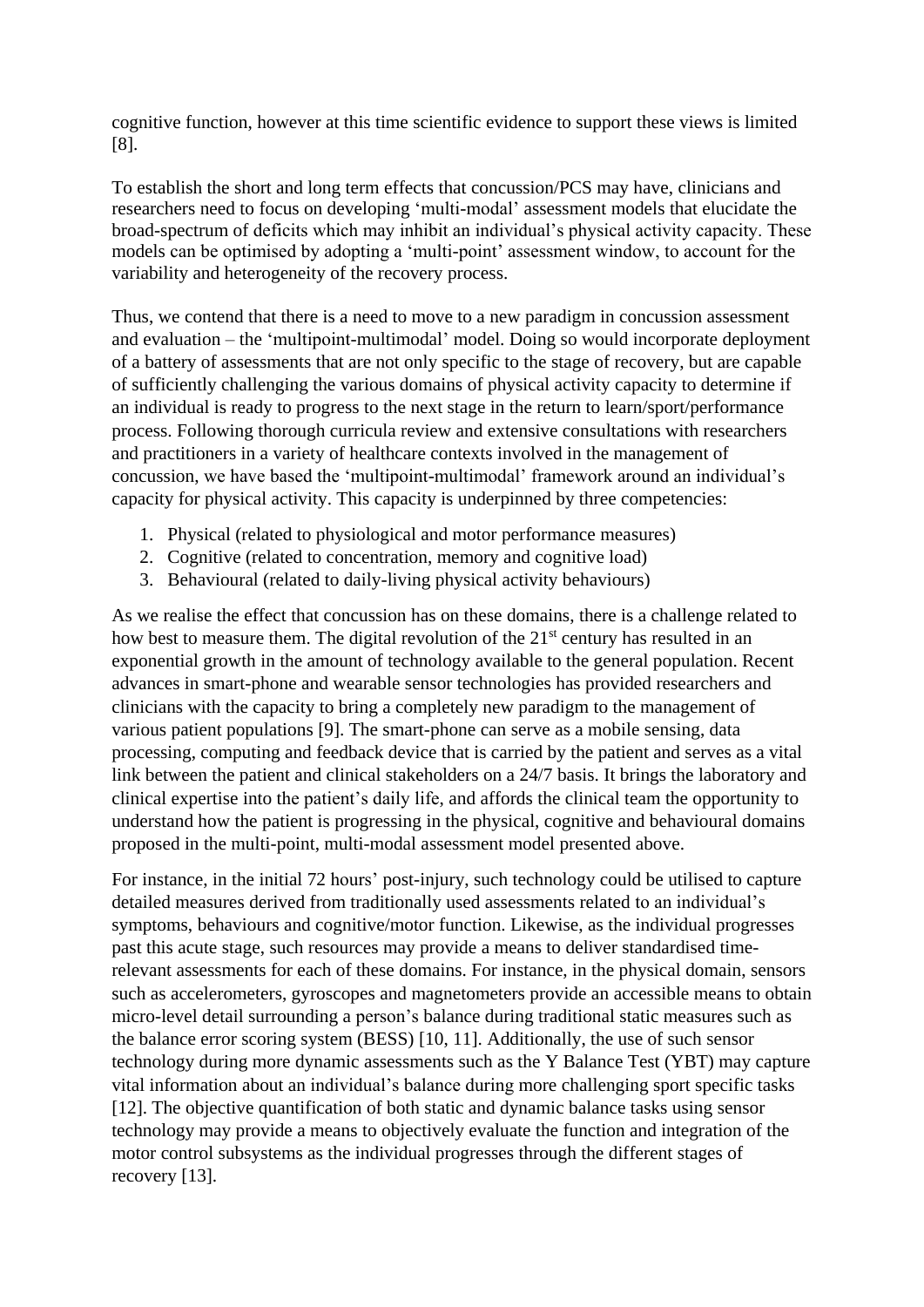In the behavioural domain, biophysical sensors provide the means to acquire longitudinal data regarding an individual's ongoing behaviours during daily life (eg sleep, patterns of ambulatory activity and heart rate variability).

These physical competencies and behavioural data could be leveraged to provide macro-level information surrounding a person's true activity levels, and micro-level physiological information relating to autonomic function. When combined with self-reported information such as symptomology, a contextually rich dataset is derived which may help clinicians and researchers determine if someone is truly recovering, and if not, what factors may be contributing to their development of PCS.

In the cognitive domain, the traditional assessments currently included in the SCAT could be delivered via mobile platforms in the acute stage of concussion, covering the domains of orientation, immediate memory, and concentration [2]. Randomisation algorithms could be applied through 'cloud-computing' to account for the learning effect of such cognitive assessments, providing appropriate variations to the current assessments to ensure accurate results. As the recovery progresses, more advanced evaluation of key neurophysiological domains such as verbal memory, visual memory, visuomotor speed and reaction time, as is commonly assessed in computerised neurophysiological testing [4] could be delivered using mobile platforms.

It is important to highlight that this editorial simply presents a concept: that mobile technology, if leveraged appropriately, could provide both researchers and clinicians with the means to capture large amounts of information across several domains of impairment postconcussion. We contend that concussion assessment and management should be multi-modal and multi-point, thus providing an overarching view of concussion-associated impairments and their recovery. However, it is currently unclear what specific suite of measures may provide us with the most clinically relevant information. Still, smart-phone technology has the potential to completely transform the current approach utilised in the management of concussion in several ways. Firstly, it allows clinicians and researchers to objectively measure the influence concussion has across the proposed domains of physical activity competence outside of the laboratory setting. Secondly, it has the potential to provide valuable information surrounding an individual's rate and pattern of improvement during the recovery process. Thirdly, this technology enables us to capture healthy baseline data that allows us to investigate the "healthy" steady state across different domains for the purposes of post-injury comparison, and understanding the patterns of normal biological variation. Finally, it provides the means to objectively investigate the relationship between different measures and the propensity for delayed recovery and the development of PCS.

Despite all this promise and potential, it would be a mistake to move too quickly to developing new digitally enabled assessment protocols. The next phase in achieving the goal of a digitally enabled multimodal-multipoint assessment paradigm for concussion is to engage in a broad-based data gathering programme. Only by doing this can we fully ascertain how this new paradigm can realise true value in determining which measurement variables best describe the recovery process, how the interplay between different measurement domains impacts on recovery, and how to predict who is at risk of developing PCS. Once this is achieved we can move towards roll-out of the digitally enabled assessment batteries that will transform how we monitor and manage concussion. Right now, we